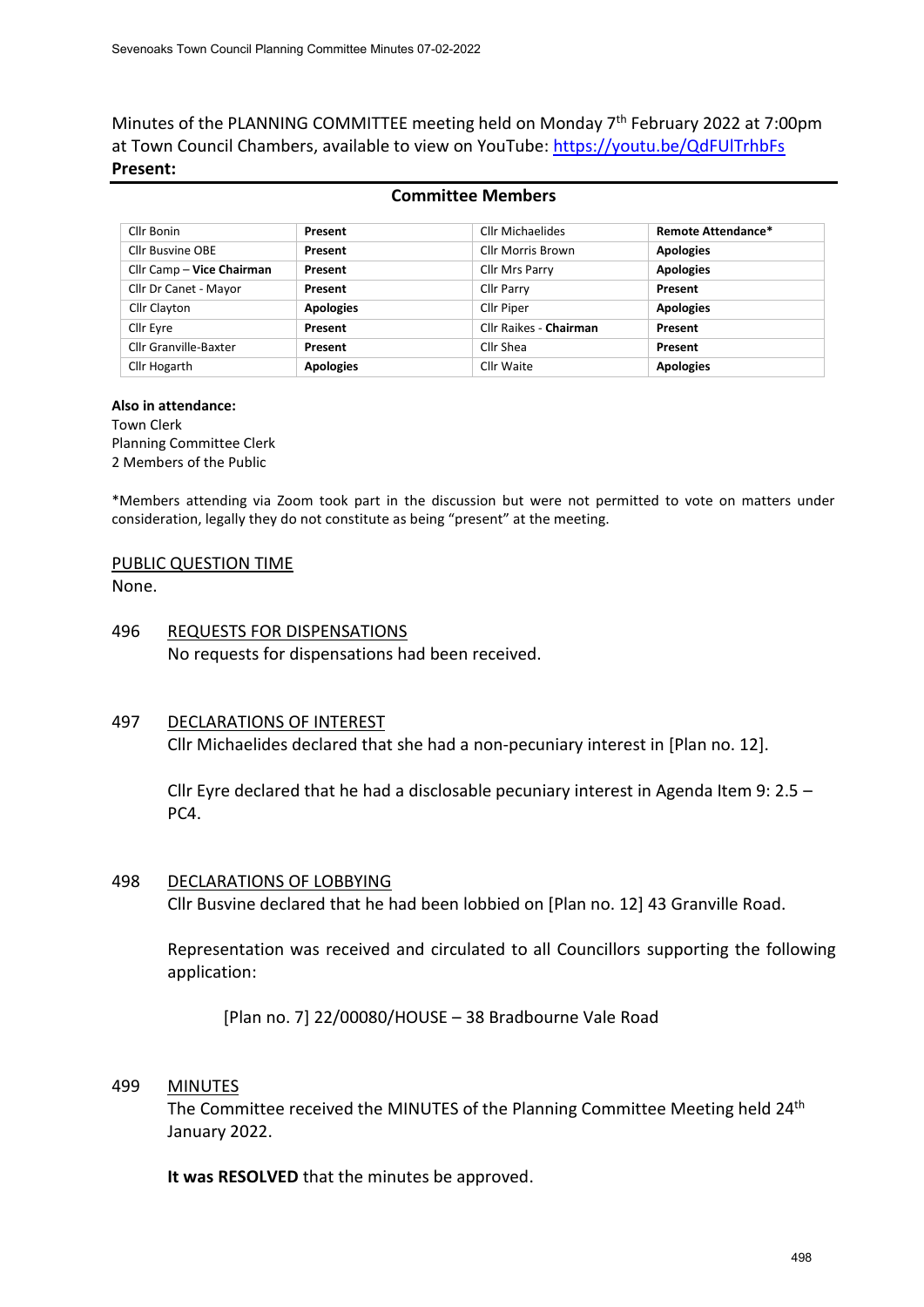## 500 COVID-19: PLANNING COMMITTEE ARRANGEMENTS

- a) It was noted that meetings had commenced face-to-face following the lifting of public health restrictions on 19<sup>th</sup> January 2022, to be live streamed on Youtube.
- b) It was noted that all arrangements were subject to review.

## 501 APPEALS

The Committee received notice of the submission of the following appeal:

• **APP/G2245/D/21/3287369: 21/02026/HOUSE – Primrose Cottages, Clenches Farm**

## 502 DEVELOPMENT CONTROL COMMITTEE

The Committee noted that the below application was Refused by the Development Control Committee on 27th January 2022, and that Cllr Camp attended and spoke for the application on behalf of STC.

• **20/03293/FUL – Pinehurst House Nursing Home, Pinehurst**

## 503 DEVELOPMENT CONTROL COMMITTEE

The Committee noted that the below application was Granted by the Development Control Committee on 27<sup>th</sup> January 2022.

• **21/03048/HOUSE – 1 Bottle Cottages, Bradbourne Vale Road**

# 504 DRAFT STC DOCUMENT DETAILING POLICIES RELATING TO PLANNING APPLICATION RECOMMENDATIONS

a) The Committee received a draft document detailing STC's policies relating to planning applications. The following amendments were suggested:

i) The word "local" in item number **2.1.** be capitalised, to read "Local Planning Authority"

ii) The word "amending" in item number **2.2.** be substituted for "updating" to read "updating its Draft Local Plan"

iii) The word "decisions" in item **2.3.ii.** be substituted for "recommendations" to read "make recommendations on behalf of the Town Council"

b) It was **RESOLVED** that the amendments be adopted, and the Working Party arrange to meet to produce a second draft to present to the Planning Committee at a later date.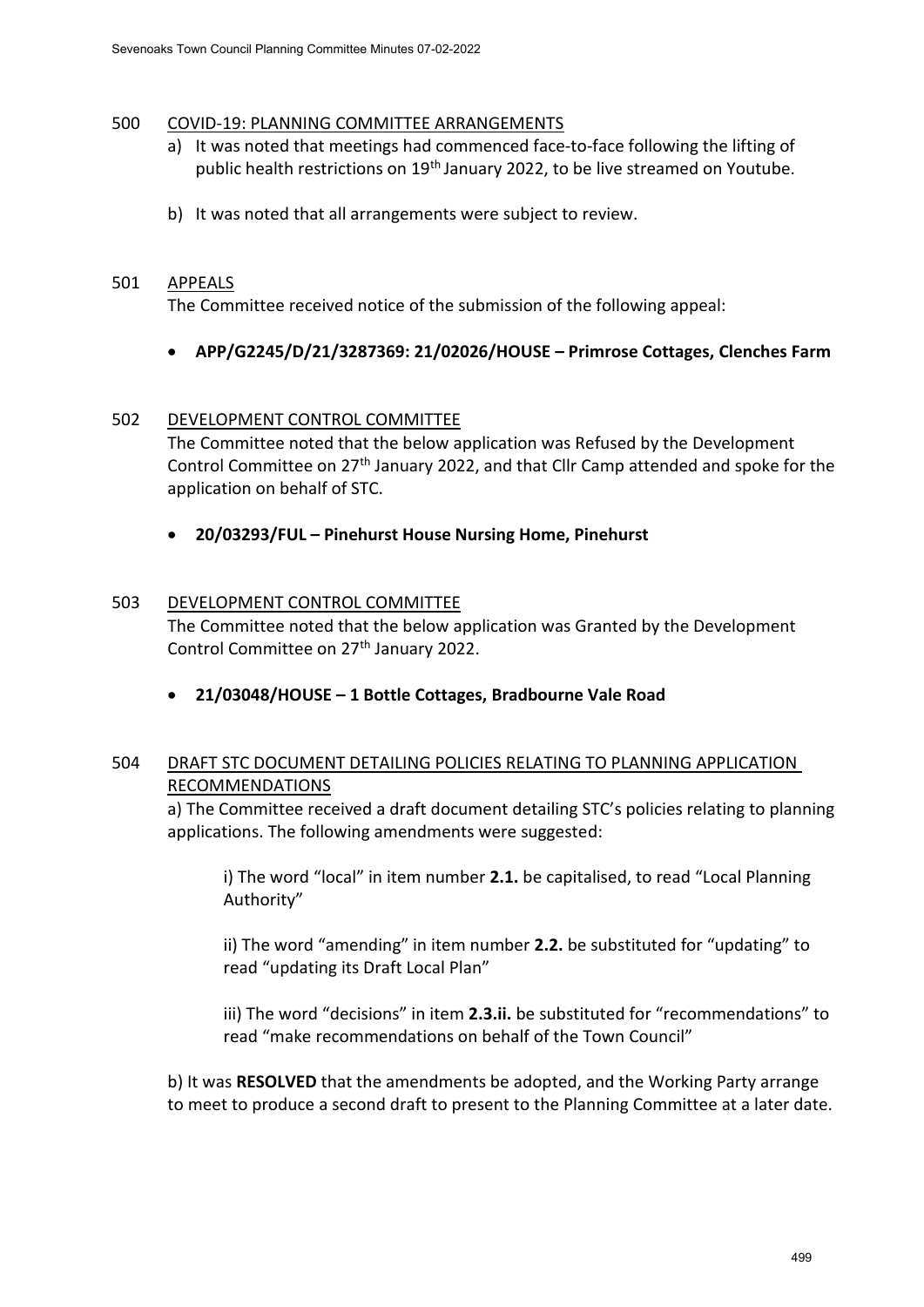505 DEVELOPMENT CONTROL COMMITTEE SPEAKERS – PROTOCOL FOR ALTERNATIVE SPEAKER TO BE BOOKED SUCCEEDING A PLANNING COMMITTEE RESOLUTION a) The Committee considered whether a protocol be put in place to allow a substitute Town Councillor to speak on behalf of STC at future DCC meetings in the event of extenuating circumstances.

b) It was **RESOLVED** that The STC Planning Committee Policies Working Party include this in its second draft document, to be presented to the Planning Committee at a later date.

506 KCC'S RESPONSE TO ITS INITIAL SITE INVESTIGATIONS FOR SPEED INDICATOR DEVICES (SIDS) IN SEVENOAKS

a) The Committee received a copy of KCC's initial findings from its initial site evaluations of STC's proposed SID locations.

b) Councillors requested that additional information regarding the battery issues associated with placing a SID on a road as busy as the A25 be requested by KCC. This to include request for suggestions/instruction on how these issues could be mitigated due to the Bradbourne Vale Road being a key concern to Councillors regarding speeding and pedestrian safety.

c) It was **RESOLVED** that the above request for information be made, and that the remaining three locations with dual directions equalling six total locations be confirmed for additional investigation by KCC. It was also **RESOLVED** that a RECOMMENDATION be made to the Community Infrastructure Committee that the additional funding required be from CIL income.

# 507 KCC'S RESPONSE TO PEDESTRIAN SAFETY CONCERNS AT SUFFOLK WAY FOLLOWING INVESTIGATION AND SITE VISIT

a) The Committee received copy of correspondence regarding KCC's investigation on pedestrian safety and accessibility of crossings at Suffolk Way.

b) Councillors expressed gratitude over the hard work completed by the KCC Officer to investigate this concern. It was **RESOLVED** that the Planning Committee accept the KCC Officer's findings and that Northern Ward Councillors keep an eye on disabled access following current works near the bus station exit.

# 508 KENT COUNTY COUNCIL AMENTMENT 39 ORDER 2022: A WAITING RESTRICTIONS ORDER TO VARIOUS ROADS IN THE DISTRICT OF SEVENOAKS

a) Councillors received notice that KCC had proposed to make the above order to introduce or amend existing double yellow lines in various roads in the District of Sevenoaks, including at St Johns Hill, Clare Way, Hurst Way and Lea Road.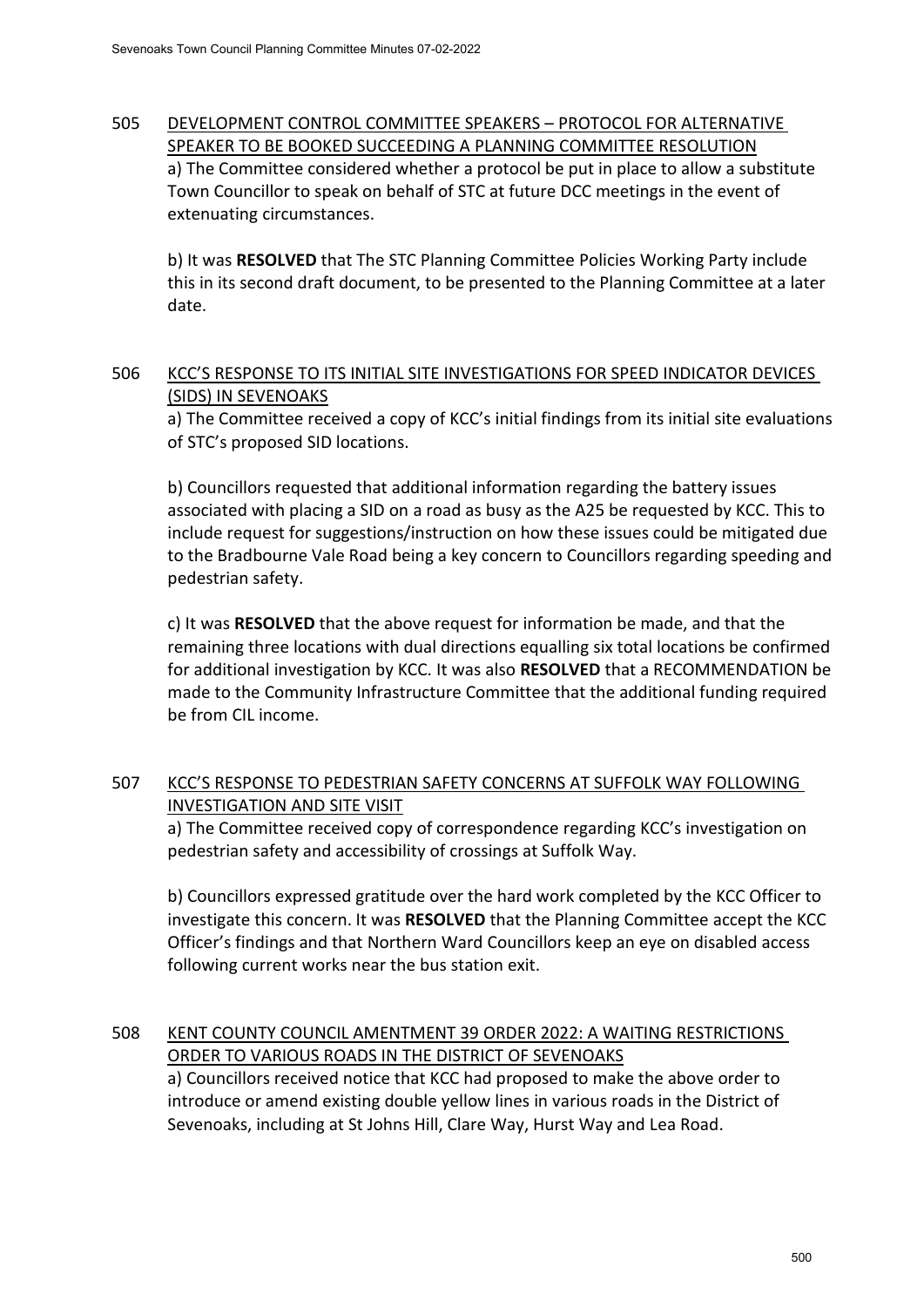b) It was **RESOLVED** that Councillors forward any individual representations they have via the following link: <https://letstalk.kent.gov.uk/hextable-waiting-restrictions-sevenoaks>

# 509 SEVENOAKS DISTRICT COUNCIL CONSULTATION – ON BEHALF OF KCC – AMENDMENT 40 ORDER 2022: A WAITING RESTRICTIONS ORDER TO VARIOUS ROADS IN THE DISTRICT OF SEVENOAKS

a) The Committee received notice that Sevenoaks District Council have launched a formal statutory consultation on behalf of the above order by KCC for various works affecting Bosville Drive and Dartford Road (A225).

b) It was **RESOLVED** that Councillors forward any individual representations they have via the following link: <https://www.sevenoaks.gov.uk/parkingconsultations>

# 510 NOTIFICATION OF CHANGES TO THE HIGHWAY CODE Councillors received notice and detail of changes had been made to the Highway Code were made on 29th January 2022. It was **RESOLVED** that this information be noted.

# 511 UPDATE SHEET: KENT MINERALS AND WASTE LOCAL PLAN 2013-30 FULL REVIEW REGULATION 18 PUBLIC CONSULTATION

a) Councillors noted the above consultation was launched by KCC with the deadline of 9<sup>th</sup> February 2022 for comment.

b) It was noted that the item could not be discussed by the Committee due to not being formally on the Agenda. It was **RESOLVED** that the item be noted, with Cllrs to make individual representation via the following link as per personal preference: <https://letstalk.kent.gov.uk/hub-page/mineralsandwaste>

# 512 PLANNING APPLICATIONS

(a) The meeting was adjourned to allow members of the public to speak for three minutes on the following application, by prior agreement.

[Plan no. 7] 22/00080/HOUSE – 38 Bradbourne Vale Road (Against)

- (b) The Committee considered planning applications received during the two weeks ending 31<sup>st</sup> January 2022. **It was RESOLVED** that the comments listed on the attached schedule be forwarded to Sevenoaks District Council.
- 513 PRESS RELEASES None.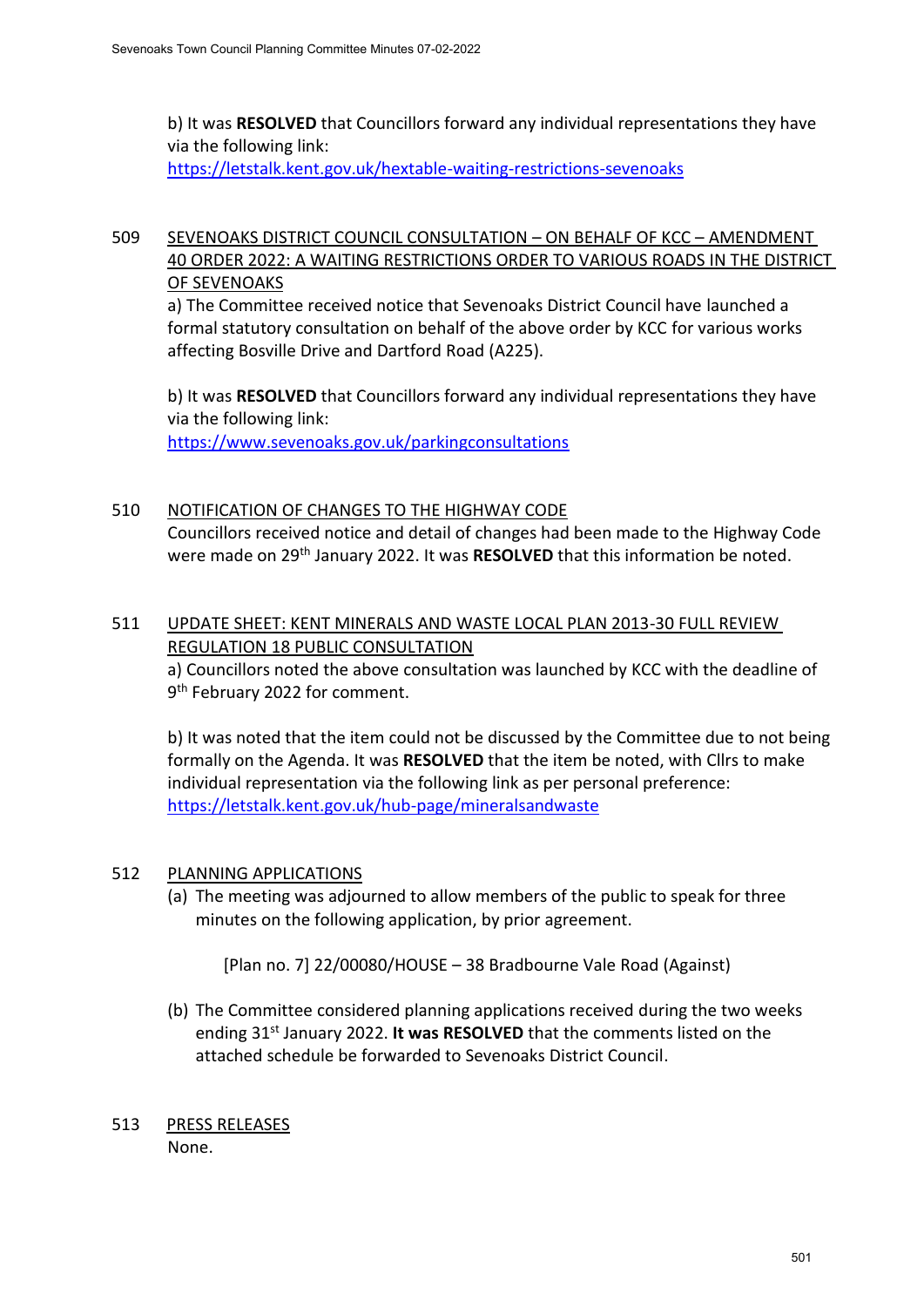There being no further business the Chairman closed the meeting at [20:23].

Signed ………………………………………………. Dated .…………………………………… Chairman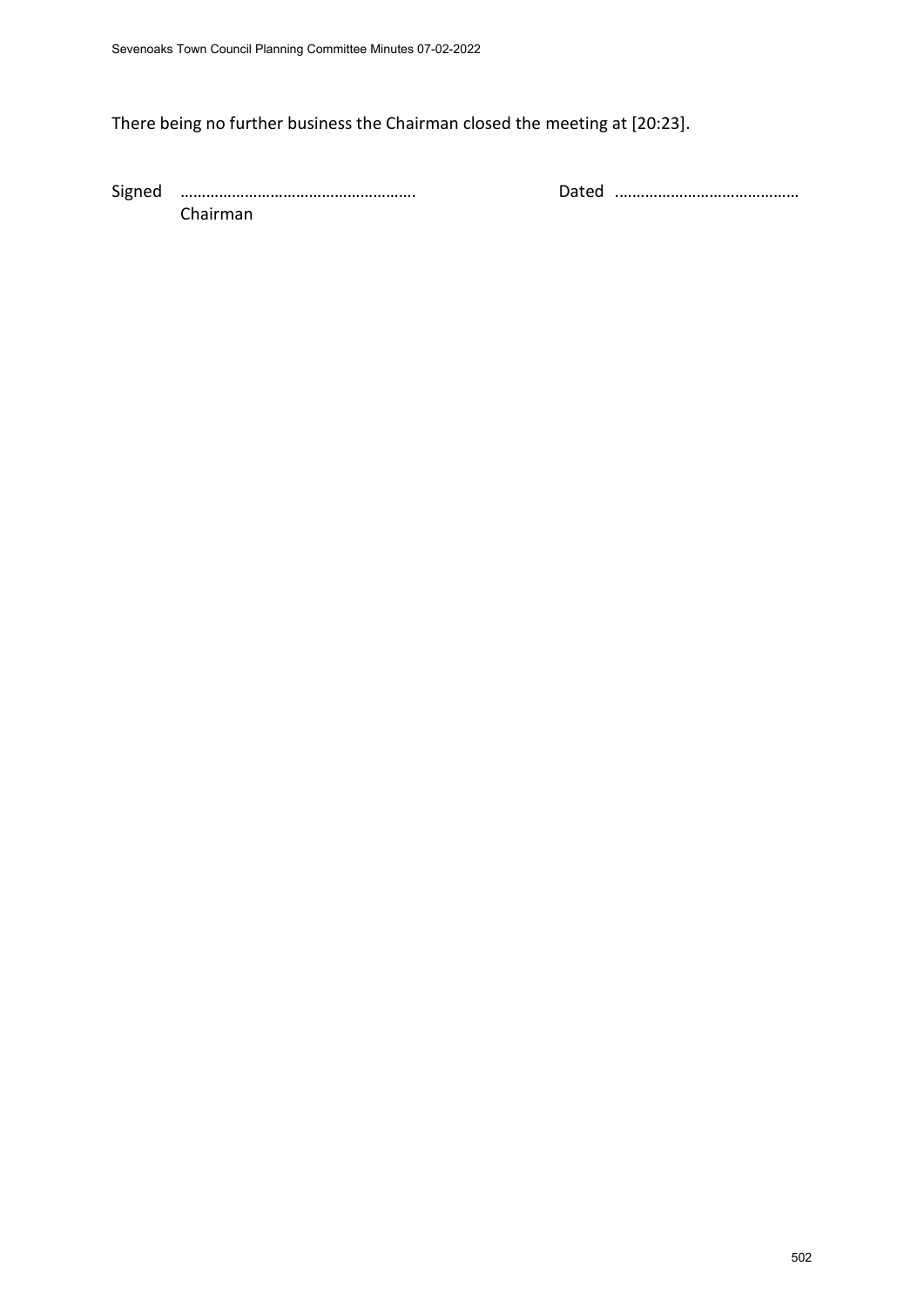[Page deliberately left blank]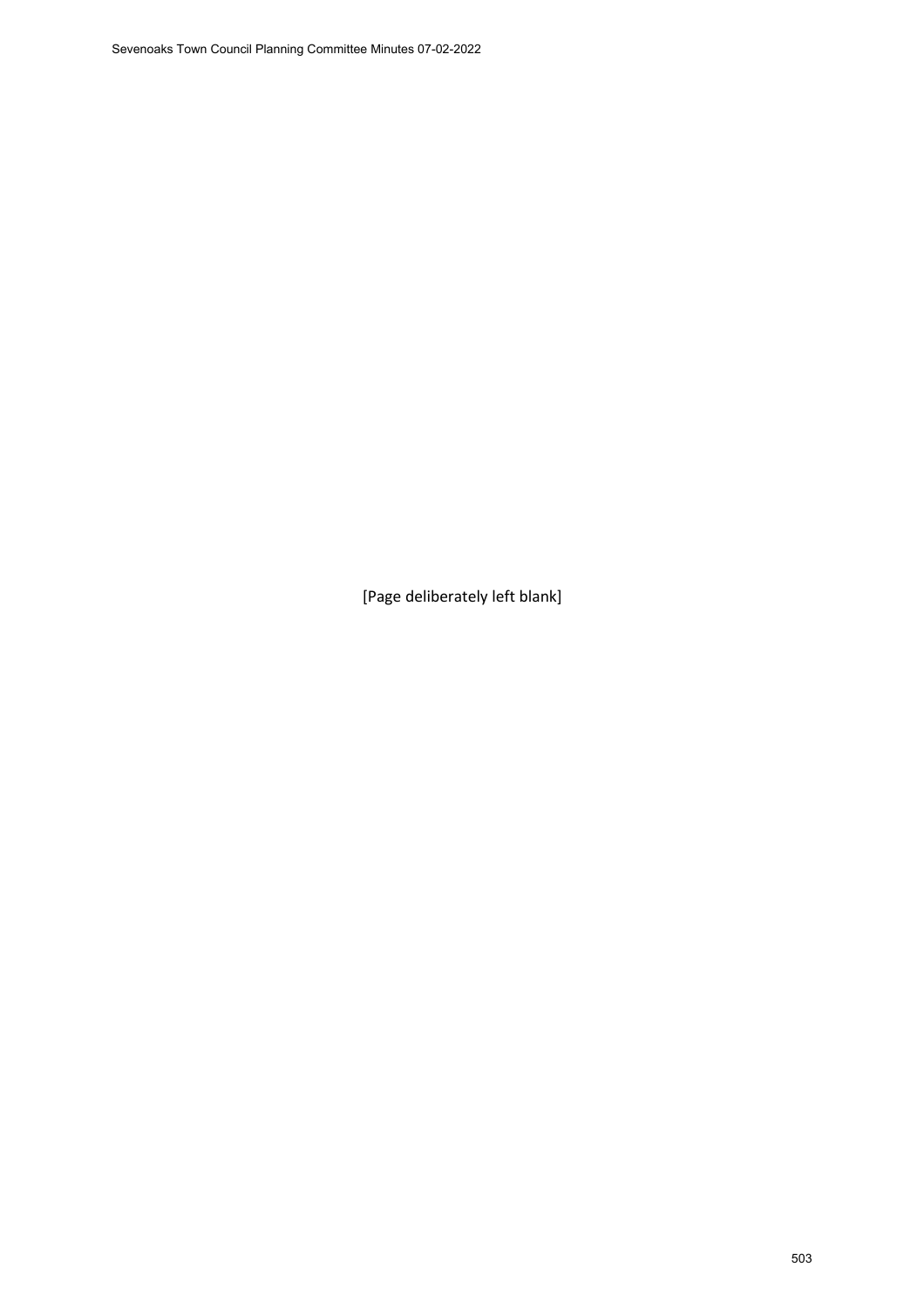Applications considered on 7-2-22

|           | Plan Number      | Planning officer           | <b>Town Councillor</b> | Agent                             |
|-----------|------------------|----------------------------|------------------------|-----------------------------------|
|           | 21/03311/FUL     | Joshua Ogunleye 14/02/2022 | <b>Cllr Parry</b>      | Tony Holt Design 01202 0<br>10010 |
| Applicant |                  | House Name                 | Road                   | Locality                          |
|           | Mr L Humberstone |                            | 7 Yeomans Meadows      | Kippington                        |
| Town      |                  | County                     | Post Code              | Application date                  |
|           |                  |                            |                        | 24/01/22                          |

### **21/03311/FUL - Amended plan**

**Demolition of existing bungalow and erection of 2 1/2 storey detached house plus basement and garage.**

**A summary of the main changes are set out below: Revised drawings.**

### *Comment*

**Sevenoaks Town Council recommended approval.**

| $\overline{\mathbf{2}}$ | Plan Number            | <b>Planning officer</b>    | <b>Town Councillor</b> | Agent            |
|-------------------------|------------------------|----------------------------|------------------------|------------------|
|                         | 21/03805/HOUSE         | Joshua Ogunleye 14/02/2022 | <b>Cllr Parry</b>      | DMP 01892 534455 |
| Applicant               |                        | House Name                 | Road                   | Locality         |
|                         | $M$ (B) Yan & Z (J) Hu |                            | 31 Brattle Wood        | Kippington       |
| Town                    |                        | County                     | Post Code              | Application date |
|                         |                        |                            |                        | 24/01/22         |

### **21/03805/HOUSE - Amended plan**

**Garage extension to front elevation. Erection of rear extension at ground floor and erection of first floor extension to side and front elevation.**

### **A summary of the main changes are set out below: Revised drawings.**

*Comment*

**Sevenoaks Town Council recommended refusal on the grounds that the proposals lack sufficient information, and that the first floor development appears to be closer than 1 metre from the boundary of the adjacent cottage.**

| $\overline{3}$                                      | Plan Number     | <b>Planning officer</b>    | <b>Town Councillor</b>  | Agent                   |  |
|-----------------------------------------------------|-----------------|----------------------------|-------------------------|-------------------------|--|
|                                                     | 21/04229/LBCALT | Stephanie Payne 09/02/2022 | <b>CIIr Michaelides</b> | Mr Davis 07971 398989   |  |
| Applicant                                           |                 | House Name                 | Road                    | Locality                |  |
| Ms P Dilnot                                         |                 |                            | 32 Lime Tree Walk       | Town                    |  |
| Town                                                |                 | County                     | Post Code               | <b>Application date</b> |  |
|                                                     |                 |                            |                         | 19/01/22                |  |
| Replace three windows at the front of the property. |                 |                            |                         |                         |  |

### *Comment*

**Proposed from the Chair with Cllr Michaelides remote attendance:** 

**Sevenoaks Town Council recommended approval, subject to the Conservation Officer being satisfied with the designs and materials.**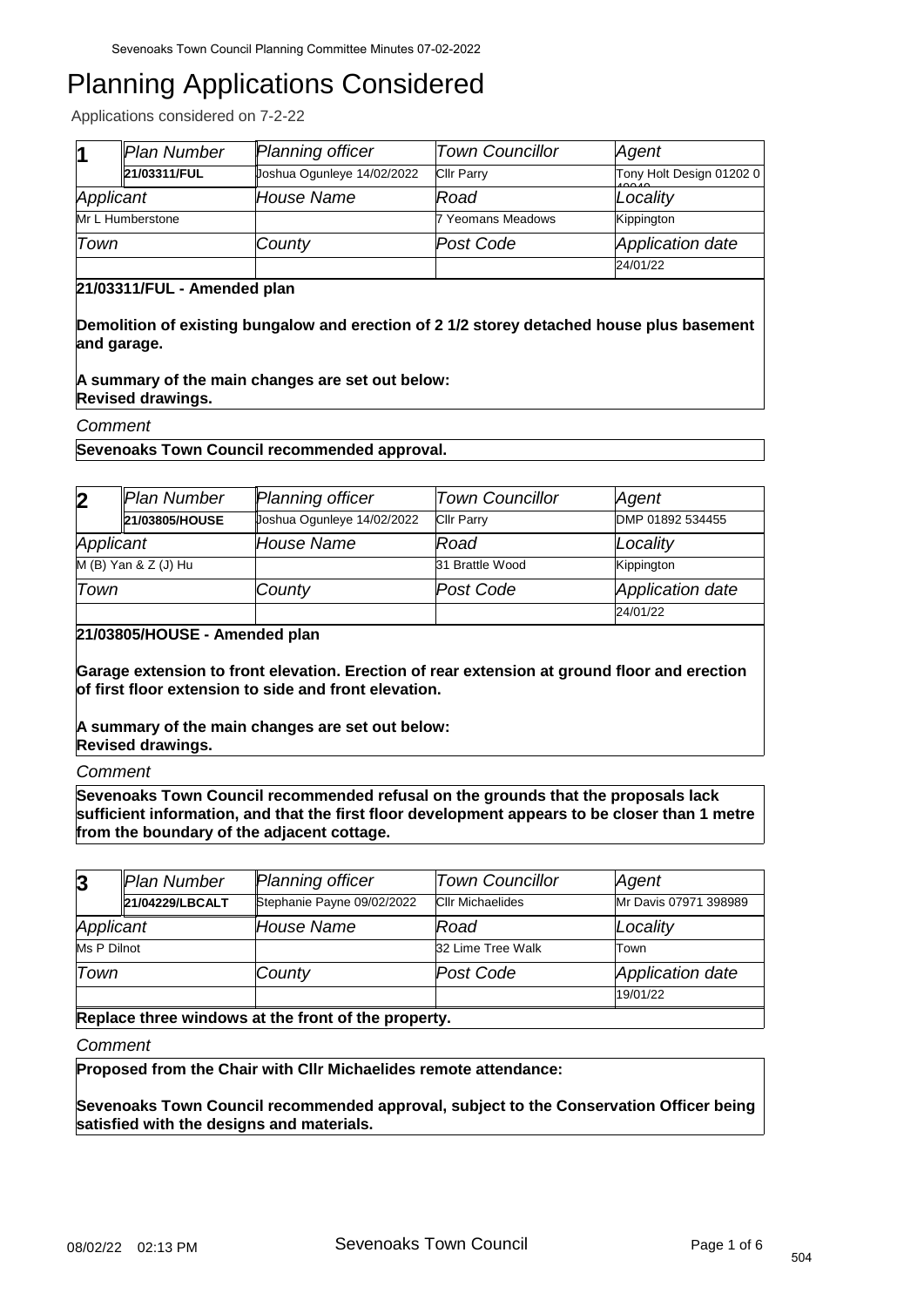Applications considered on 7-2-22

| $\overline{4}$ | Plan Number    | <b>Planning officer</b>                                   | <b>Town Councillor</b>  | Agent                 |
|----------------|----------------|-----------------------------------------------------------|-------------------------|-----------------------|
|                | 21/04264/HOUSE | Stephanie Payne 09/02/2022                                | <b>CIIr Michaelides</b> | Mr Davis 07971 398989 |
| Applicant      |                | House Name                                                | Road                    | Locality              |
| Ms P Dilnot    |                |                                                           | 32 Lime Tree Walk       | Town                  |
| Town           |                | County                                                    | Post Code               | Application date      |
|                |                |                                                           |                         | 19/01/22              |
|                |                | <b>Penlace three windows at the front of the property</b> |                         |                       |

**Replace three windows at the front of the property.**

### *Comment*

**Proposed from the Chair with Cllr Michaelides remote attendance:** 

**Sevenoaks Town Council recommended approval, subject to the Conservation Officer being satisfied with the designs and materials.**

| Plan Number     | <b>Planning officer</b>    | <b>Town Councillor</b> | Agent                |
|-----------------|----------------------------|------------------------|----------------------|
| 22/00042/LBCALT | Joshua Ogunleye 18/02/2022 | <b>CIIr Busvine</b>    | Mr T Ay 07974 145604 |
| Applicant       | House Name                 | Road                   | Locality             |
| Mr C Surucu     | <b>Ephesus</b>             | 57-59 High Street      | Town                 |
|                 | County                     | Post Code              | Application date     |
|                 |                            |                        | 28/01/22             |
|                 |                            |                        |                      |

## **Removal of internal chimney.**

### *Comment*

**Sevenoaks Town Council recommended approval, subject to the Conservation Officer and Planning Officer being satisfied that the change in the fabric of the building will be in accordance with paragraphs 11 and 85 of the NPPF on sustainable development, as the applicant argues.**

| 6                                       | Plan Number        | <b>Planning officer</b> | <b>Town Councillor</b> | Agent                              |
|-----------------------------------------|--------------------|-------------------------|------------------------|------------------------------------|
|                                         | 22/00065/FUL       | Anna Horn 08/02/2022    | <b>Cllr Bonin</b>      | Mr Oliver Grimshaw 0790<br>0.01505 |
| Applicant                               |                    | <b>House Name</b>       | Road                   | Locality                           |
|                                         | Mr & Mrs MacDonald |                         | 3 Clarendon Road       | Town                               |
| Town                                    |                    | County                  | Post Code              | <b>Application date</b>            |
|                                         |                    |                         |                        | 18/01/22                           |
| Proposed replacement detached dwelling. |                    |                         |                        |                                    |

*Comment*

**Sevenoaks Town Council recommended approval, subject to the Conservation Officer being satisfied with the plans and materials. Cllr Busvine abstained from discussion and voting.**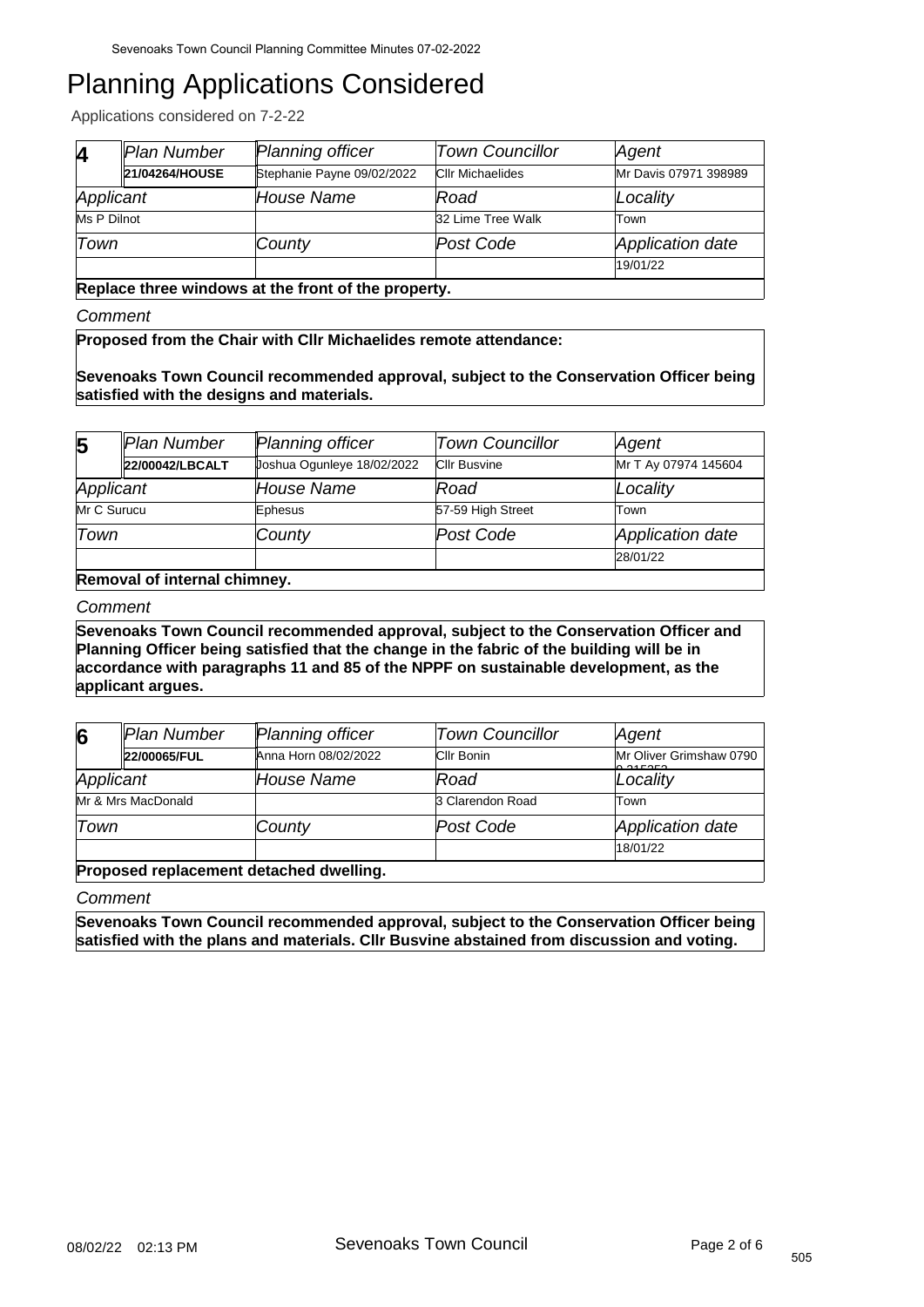Applications considered on 7-2-22

|             | Plan Number    | <b>Planning officer</b>                                 | <b>Town Councillor</b>  | Agent                          |
|-------------|----------------|---------------------------------------------------------|-------------------------|--------------------------------|
|             | 22/00080/HOUSE | Stephanie Payne 11/02/2022                              | <b>Cllr Dr Canet</b>    | Ms Amna Khan 07882 11<br>0.107 |
| Applicant   |                | House Name                                              | Road                    | Locality                       |
| Mr D Bowles |                |                                                         | 38 Bradbourne Vale Road | Northern                       |
| Town        |                | County                                                  | Post Code               | Application date               |
|             |                |                                                         |                         | 21/01/22                       |
|             |                | Cinela atavou aide and vear evtensian with reaf lentern |                         |                                |

**Single storey side and rear extension with roof lantern.**

*Comment*

**Sevenoaks Town Council recommended refusal on the grounds of: Overlooking, loss of light and loss of amenity to neighbours Proposals would have an adverse effect on the street scene and are not in keeping with the Residential Character Area Assessment**

**Informative:** 

**Sevenoaks Town Council recommended that the neighbours' concerns over overshadowing, access and the conservation of slow worms in the area be investigated, and that the access route to the back garden of the development be thoroughly thought through.**

| $\bf{8}$                                                                                  | Plan Number        | Planning officer                       | <b>Town Councillor</b> | Agent                          |
|-------------------------------------------------------------------------------------------|--------------------|----------------------------------------|------------------------|--------------------------------|
|                                                                                           | 22/00112/HOUSE     | Charlotte Brooks-Lawrie 15/02/<br>hooo | <b>Cllr Clayton</b>    | Ms Amna Khan 07882 11<br>0.107 |
| Applicant                                                                                 |                    | House Name                             | Road                   | Locality                       |
|                                                                                           | Mr & Mrs Kulibaeva |                                        | 16 Knole Road          | Eastern                        |
| Town                                                                                      |                    | County                                 | Post Code              | Application date               |
|                                                                                           |                    |                                        |                        | 25/01/22                       |
| Conversion of the garage to habitable, single storey side extension and a two storey rear |                    |                                        |                        |                                |

**Conversion of the garage to habitable, single storey side extension and a two storey rear extension.**

*Comment*

**Proposed from the Chair with Cllr Clayton's apologies:**

**Sevenoaks Town Council recommended approval, subject to conditions retaining the tree screen to houses behind at a much lower level on Seal Hollow Road.**

| 9         | Plan Number     | <b>Planning officer</b>    | <b>Town Councillor</b> | Agent                                                |
|-----------|-----------------|----------------------------|------------------------|------------------------------------------------------|
|           | 22/00129/HOUSE  | Staphanie Payne 14/02/2022 | Cllr Clayton           | Mr Stuart Coleman 01892<br>$F^{\alpha}$ $A^{\alpha}$ |
| Applicant |                 | House Name                 | Road                   | Locality                                             |
|           | Mr & Mrs Barber |                            | 14 Quakers Hall Lane   | Eastern                                              |
| Town      |                 | County                     | Post Code              | Application date                                     |
|           |                 |                            |                        | 24/01/22                                             |

**Side and rear extension with roof lights. Loft conversion with roof lights and rear dormer. Alterations to fenestration.**

*Comment*

**Proposed from the Chair with Cllr Clayton's apologies:**

**Sevenoaks Town Council recommended approval, provided that: The Planning Officer is satisfied that there is no less of residential amenity to neighbours at no. 12 and 16, or to the house behind in Kennedy Gardens. There is no adverse impact on the adjacent Hartslands Conservation Area.**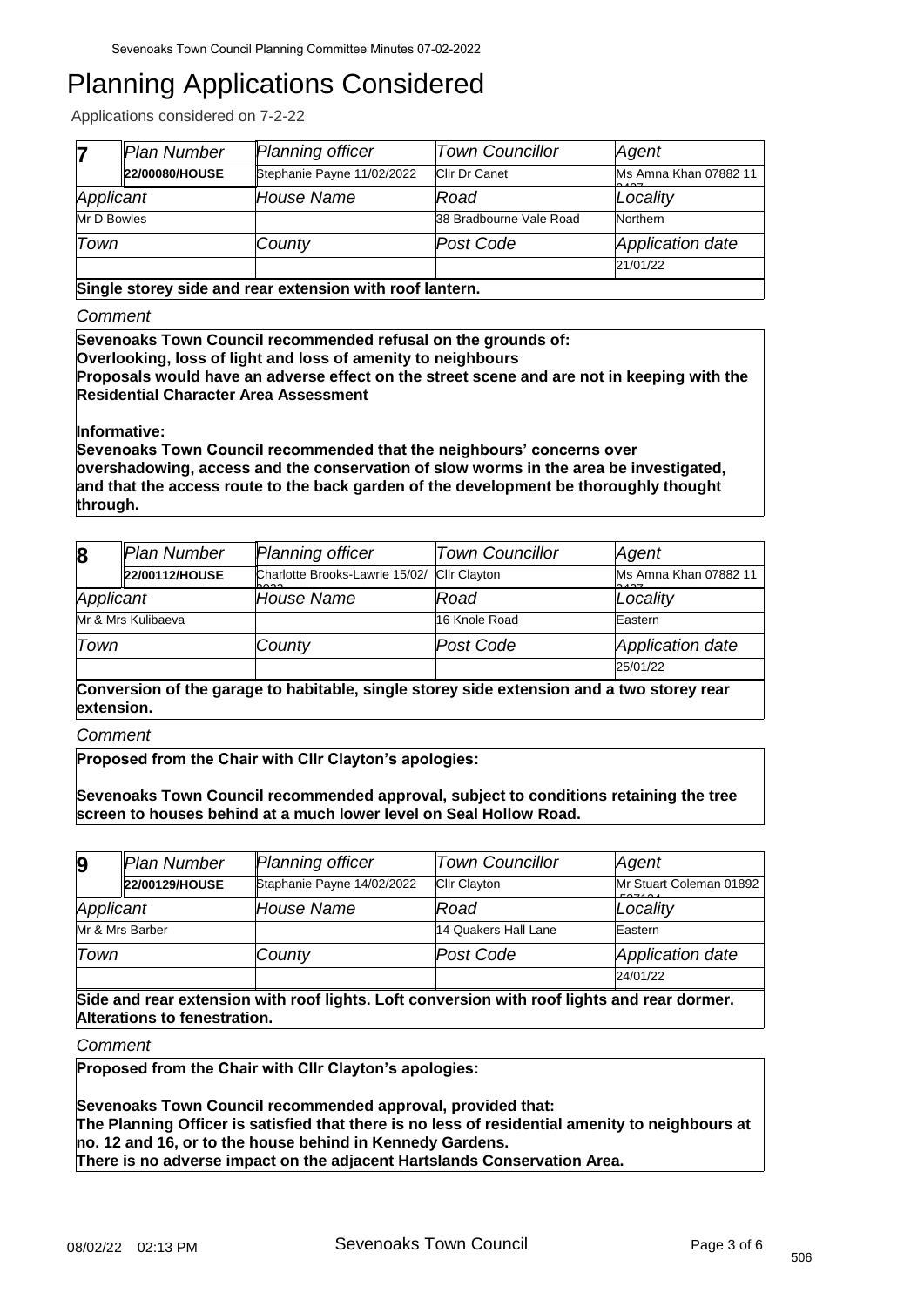Applications considered on 7-2-22

| $\vert$ 10                                                                                                                                                                                                                                                                                         | Plan Number     | Planning officer           | <b>Town Councillor</b>   | Agent               |
|----------------------------------------------------------------------------------------------------------------------------------------------------------------------------------------------------------------------------------------------------------------------------------------------------|-----------------|----------------------------|--------------------------|---------------------|
|                                                                                                                                                                                                                                                                                                    | 22/00132/CONVAR | Joshua Ogunleye 10/02/2022 | <b>Cllr Morris Brown</b> | Mr Michael Kendrick |
| Applicant                                                                                                                                                                                                                                                                                          |                 | House Name                 | Road                     | Locality            |
| Ms Hasselby                                                                                                                                                                                                                                                                                        |                 |                            | 20 The Crescent          | Eastern             |
| Town                                                                                                                                                                                                                                                                                               |                 | County                     | Post Code                | Application date    |
|                                                                                                                                                                                                                                                                                                    |                 |                            |                          | 20/01/22            |
| Variation of condition 2 (materials) and 3 (approved drawings) of application<br>21/00501/HOUSE granted proposal description proposed demolition of an existing<br>conservatory and erection of a new single-storey rear extension with amendment to material<br>to be used and approved drawings. |                 |                            |                          |                     |

### *Comment*

**Proposed from the Chair with Cllr Morris Brown's apologies:**

### **Sevenoaks Town Council recommended approval.**

| 11            | Plan Number    | <b>Planning officer</b>               | <b>Town Councillor</b> | Agent                           |
|---------------|----------------|---------------------------------------|------------------------|---------------------------------|
|               | 22/00144/HOUSE | Charlotte Brooks-Lawrie 11/02/<br>nn. | Cllr Bonin             | Mr Tom Wallace 07920 4<br>10100 |
| Applicant     |                | House Name                            | Road                   | Locality                        |
| Ms H-J Ozanne |                |                                       | 35 The Dene            | Town                            |
| Town          |                | County                                | Post Code              | Application date                |
|               |                |                                       |                        | 21/01/22                        |

**Erection of a two storey rear extension and a single storey rear orangery extension.**

### *Comment*

**Sevenoaks Town Council recommended approval, subject to the Planning Officer being satisfied that the change in materials to render is in keeping with the Residential Character Area Assessment.**

| 12        | Plan Number    | Planning officer                         | <b>Town Councillor</b> | Agent                                    |
|-----------|----------------|------------------------------------------|------------------------|------------------------------------------|
|           | 22/00178/HOUSE | Charlotte Brooks-Lawrie 17/02/<br>$\sim$ | <b>Cllr Busvine</b>    | Mr Henry Wright 07449 4<br>$\frac{1}{2}$ |
| Applicant |                | House Name                               | Road                   | Locality                                 |
| C/O Agent |                |                                          | 43 Granville Road      | Kippington                               |
| Town      |                | County                                   | Post Code              | Application date                         |
|           |                |                                          |                        | 27/01/22                                 |

**Demolition of existing side extension and garage. Single storey side extension with rooflights, porch infill, new walls and steps and alterations to fenestration.**

### *Comment*

**Sevenoaks Town Council recommended approval.**

**Informative: Concerns by neighbours were expressed and seconded by the Planning Committee regarding the following issues: the proposals do not make clear how the structural integrity of the three adjoining garages will be maintained, nor provide any detail of work to the damaged boundary wall.**

507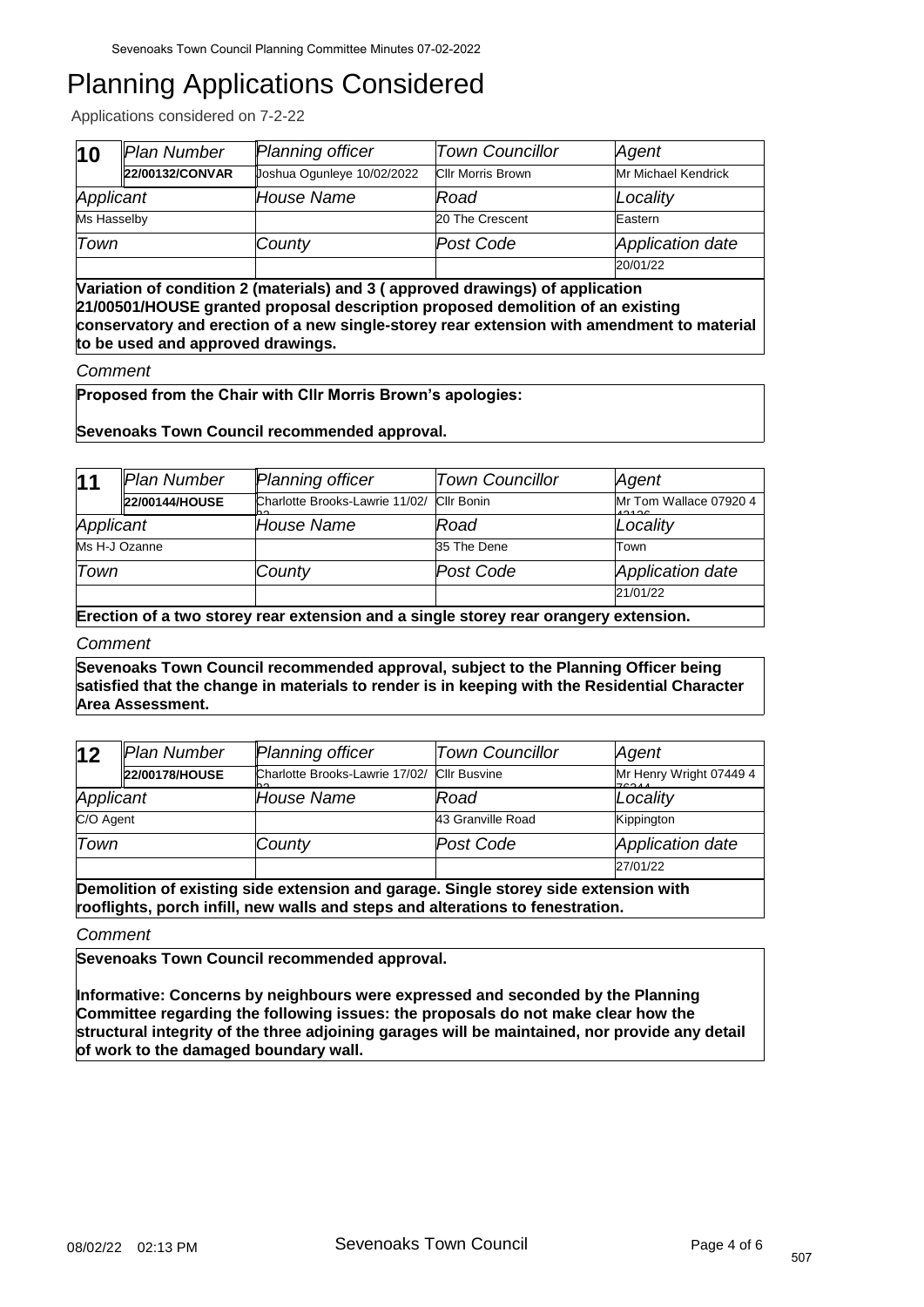Applications considered on 7-2-22

| 13                  | Plan Number    | <b>Planning officer</b>    | <b>Town Councillor</b> | Agent            |
|---------------------|----------------|----------------------------|------------------------|------------------|
|                     | 22/00200/HOUSE | Stephanie Payne 17/02/2022 | Cllr Hogarth           |                  |
| Applicant           |                | House Name                 | Road                   | Locality         |
| Mr & Mrs J Frampton |                |                            | 26 Bradbourne Road     | <b>St Johns</b>  |
| Town                |                | County                     | Post Code              | Application date |
|                     |                |                            |                        | 27/01/22         |

**Part two storey part side extension with rooflights and alterations to fenestration.**

*Comment*

**Proposed from the Chair with Cllr Hogarth's apologies:**

### **Sevenoaks Town Council recommended approval.**

| 14                  | Plan Number    | <b>Planning officer</b>    | <b>Town Councillor</b> | Agent            |
|---------------------|----------------|----------------------------|------------------------|------------------|
|                     | 22/00201/HOUSE | Stephanie Payne 17/02/2022 | Cllr Hogarth           |                  |
| Applicant           |                | House Name                 | Road                   | Locality         |
| Mr & Mrs J Frampton |                |                            | 26 Bradbourne Road     | <b>St Johns</b>  |
| Town                |                | County                     | Post Code              | Application date |
|                     |                |                            |                        | 27/01/22         |

**Part single storey ground with Sedum roof and part first floor extension with roof lights and alterations to fenestration.**

### *Comment*

**Proposed from the Chair with Cllr Hogarth's apologies:**

### **Sevenoaks Town Council recommended approval.**

| 15                                                                                   | Plan Number        | <b>Planning officer</b>    | <b>Town Councillor</b> | Agent            |  |
|--------------------------------------------------------------------------------------|--------------------|----------------------------|------------------------|------------------|--|
|                                                                                      | 22/00209/HOUSE     | Stephanie Payne 17/02/2022 | <b>Cllr Parry</b>      | Mr B Best        |  |
| Applicant                                                                            |                    | House Name                 | Road                   | Locality         |  |
| Mr O Clarke                                                                          |                    | Northcote House            | 14 Burntwood Road      | Kippington       |  |
| Town                                                                                 |                    | County                     | Post Code              | Application date |  |
|                                                                                      |                    |                            |                        | 27/01/22         |  |
| Extension to existing detached garage to form additional accommodation at ground and |                    |                            |                        |                  |  |
|                                                                                      | first floor level. |                            |                        |                  |  |

*Comment*

**Sevenoaks Town Council recommended approval, subject to the development being enured to the occupants of Northcote House.**

| 16                                                                                                                                         | Plan Number  | Planning officer          | <b>Town Councillor</b> | Agent                  |  |
|--------------------------------------------------------------------------------------------------------------------------------------------|--------------|---------------------------|------------------------|------------------------|--|
|                                                                                                                                            | 22/00221/FUL | Ashley Bidwell 18/02/2022 | <b>Cllr Eyre</b>       | Mr B Best 07721 010293 |  |
| Applicant                                                                                                                                  |              | House Name                | Road                   | Locality               |  |
| Mr A Golding                                                                                                                               |              | Oak Croft                 | <b>West Heath Lane</b> | Kippington             |  |
| Town                                                                                                                                       |              | County                    | Post Code              | Application date       |  |
|                                                                                                                                            |              |                           |                        | 28/01/22               |  |
| Demolition of existing house and detached garage. Construction of a dwelling and<br>summerhouse. Formation of 2 no. vehicular access site. |              |                           |                        |                        |  |

### *Comment*

**Sevenoaks Town Council recommended approval.**